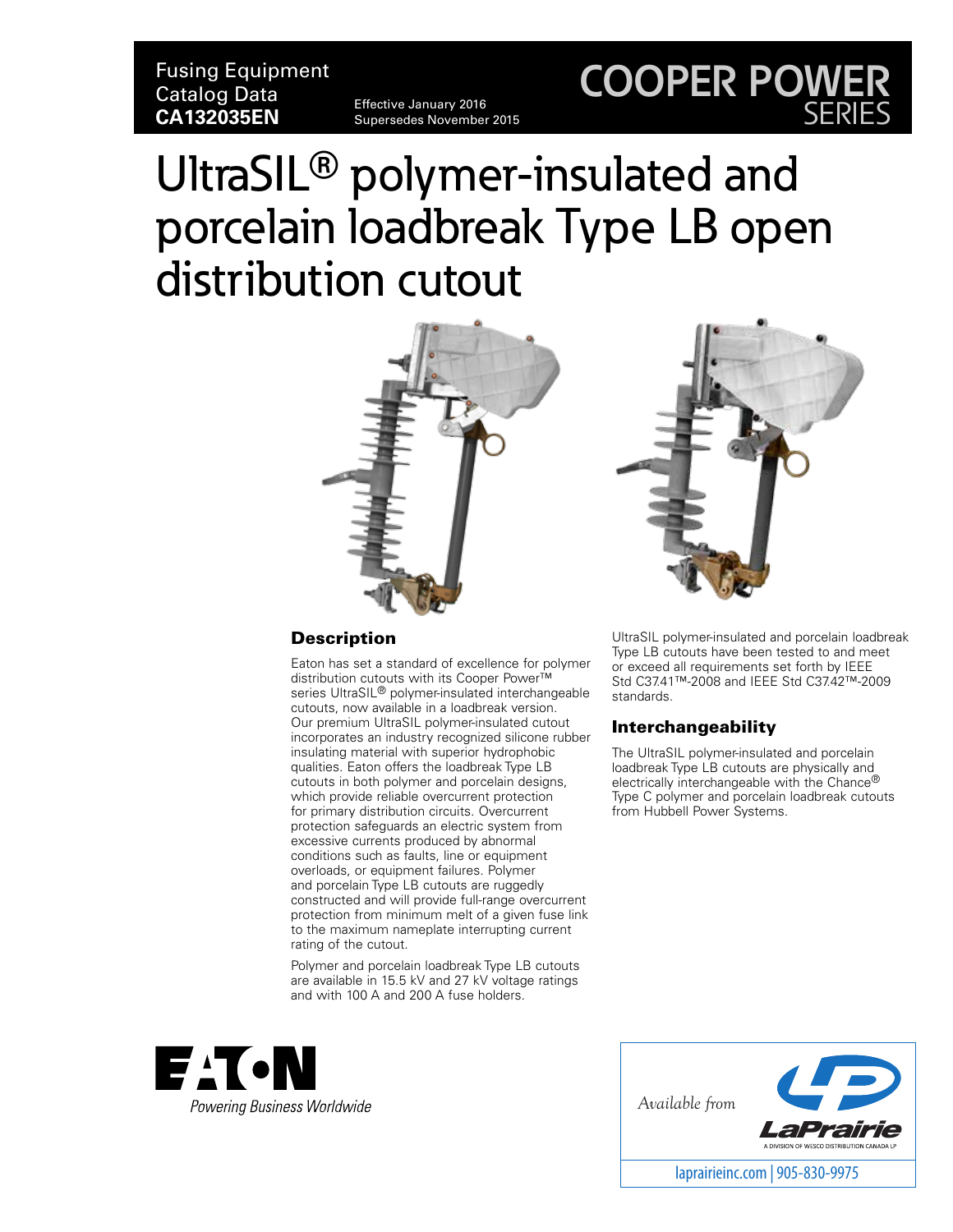Effective January 2016

#### Design features

The backbone of the UltraSIL polymer-insulated loadbreak Type LB cutout is comprised of an E-glass fiberglass rod with crimped-on galvanized steel hanger and end fittings. The crimping process results in a robust design capable of withstanding numerous opening and closing operations and the severe forces present during fault current interruptions. The frame is over molded with the industry leading, track resistant, UltraSIL silicone rubber polymerhousing. Independent laboratory tests have verified the superiority of silicone rubber in terms of resistance to UV degradation, surface tracking/performance in contaminated environments and other important insulating properties. The complete cutout assembly works together as a system and will stand up to years of exposure to environmental extremes.

The porcelain loadbreak Type LB cutout is designed with a solid core, birdproof, one piece porcelain frame with uniform shed configuration. Sulfur cemented studs provide high strength connections.

The fuseholder is constructed of an epoxy impregnated glass filament wound tube over an arc-quenching inner liner material. A large bronze cast pull ring is utilized for ease of installation and re-fusing. The bronze trunnion, with lifting ring having both front and side accessibility, is silver plated for minimum contact resistance. The grooved flipper assembly controls link tension, assures low fault current interruption and prevents link breakage on "close-in."

The loadbreak portion of the cutout consists of a heavy-duty arc reducing load interrupter mounted to the cutout frame. The interrupter together with a spring-loaded contact blade mounted on the fuse holder provides a reliable load interruption and visible break.

The cast bronze lower hinge assembly has deep pockets for the trunnion to pivot to minimize accidental fuse removal. The rugged design with wide opening means easy fuseholder installation and removal. The lower contact assembly utilizes stainless steel backup springs and silver-to-silver contacts to minimize contact resistance and assure excellent continuous contact throughout the life of the cutout. Silver-to-silver top contacts are again used to minimize contact resistance. Type LB cutout design develops high contact pressure to assure excellent contact for operating currents and until fault interruption is completed.

Lubricant is applied to all separable connector interchanges. All hardware is designed to interlock during assembly to assure correct alignment. The rugged design assures smooth operation and long life.

#### Application

Proper cutout application requires several major system considerations: system operating voltage, insulation level, type of system grounding, maximum available fault current the cutout may be subjected to and anticipated maximum continuous load current.

The polymer and porcelain Type LB cutout voltage rating is the maximum design voltage of the cutout. It can be applied, without restrictions, on any three-phase system that has system line-to-line voltage less than or equal to the cutout rating. Type LB cutouts can also be applied on single-phase or three-phase solidly grounded wye connected circuits. The circuit can have line-to-neutral voltages up to the voltage rating of the cutout as long as the maximum recovery voltage does not exceed the cutout's rating.

The Basic Impulse Insulation Level (BIL) of a cutout should be coordinated with the insulation of other connected apparatus. The interrupting rating of a cutout should be greater than or equal to the maximum available system fault current unless used in conjunction with current-limiting fuses such as the Companion® II backup fuse or the ELF™ full-range fuse. The cutout selected should have a continuous current rating sufficient to handle the expected load. The 100 A rated fuseholder accepts fuse links from a fraction of 1 A to 100 A. The 200 A fuseholder will accept fuse links with ratings above 100 A to 200 A.

When selecting a cutout or fuse, it is important to consider future load growth and other planned system expansion.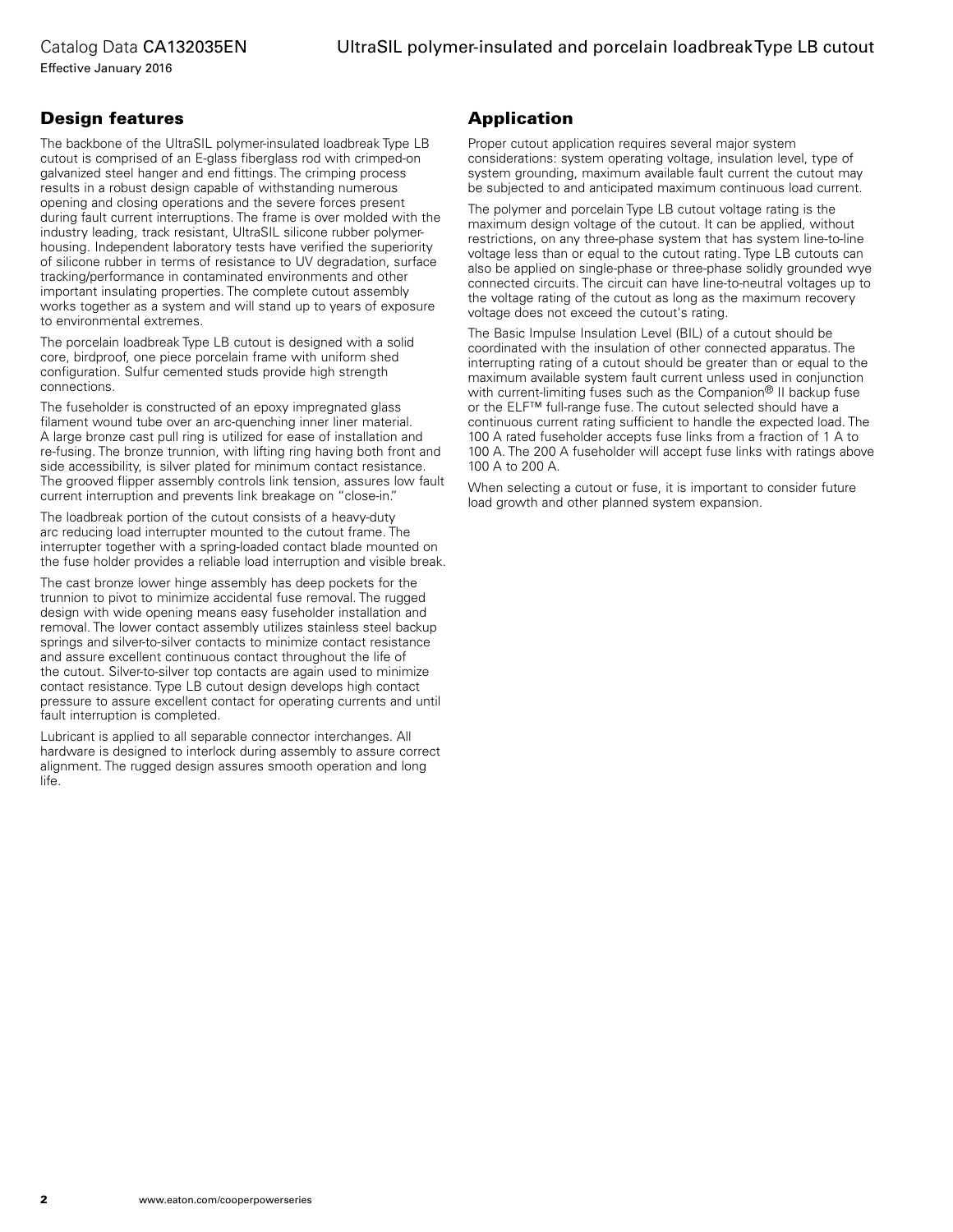#### Fuseholders and blades

#### **100 A fuseholder**

The UltraSIL polymer-insulated and porcelain Type LB cutouts accommodate standard IEEE® and NEMA® universal type fuse links. This fuseholder can handle universal links up to 100 A.

An arc shortening rod can be used to obtain the higher interrupting current ratings. The arc shortening rod is made of silver-plated, high conductivity copper and is mechanically attached to the fuse cap. Removable buttonhead fuse links must be used with arc shortening rods.

The 100 A fuseholder features a spring assist which helps clear the fuseholder under low current operations. It also comes standard with a 9/16" bolt for easy leader installation.

The spring-loaded contact blade assures a positive and reliable load interruption.

**Figure 1. 100 A fuseholder.**

#### **200 A Fuseholder**

This fuseholder can handle universal links above 100 A up to 200 A and is fully rated for 15.5 kV or 27 kV voltage ratings.

The 200 A door comes standard with an arc shortening rod. The arc shortening rod is made of silver-plated, high conductivity copper and is mechanically attached to the fuse cap. Removable buttonhead fuse links must be used with arc shortening rods. The 200 A fuseholder features a spring assist which helps clear the fuseholder under lower current operations. It also comes standard with a 9/16" bolt and captive washer for easy leader installation and capturing.

The spring-loaded contact blade assures a positive and reliable load interruption.

#### Connectors/brackets

UltraSIL polymer-insulated and porcelain Type LB cutouts include a tin-plated bronze parallel-groove connector as standard. The parallelgroove connector fits a conductor range of #8 solid (.128" diameter) to 250 MCM (.575" diameter). Tin plated bronze eyebolt and large eyebolt connector options are also available. The eyebolt connector fits a conductor range of #8 solid (.128" diameter) to 2/0 stranded (.419" diameter) and the large eyebolt connector fits a conductor range of #6 solid (.162" diameter) to 250 mcm (.575" diameter).

UltraSIL polymer-insulated and porcelain Type LB cutout crossarm mounting includes a heavy-duty NEMA® Type B crossarm mounting bracket to withstand the mechanical forces generated during fault current interruptions when using an expulsion fuse link. An extended crossarm mounting bracket option is also available. Type LB cutouts are also available without crossarm mounting brackets. See Table 3 for all connector and bracket options.





**Figure 2. Parallel-groove connector (left) and eyebolt connector (right).**



**Figure 3. Additional arrester mounting hardware (bagged) included for Options 5 and 6.**

#### Electrical ratings

Electrical insulation ratings for the polymer and porcelain loadbreak Type LB cutouts are shown in Table 1.

All cutouts have been tested in accordance with IEEE Std C37.40™- 2003, IEEE Std C37.41™-2008 and IEEE Std C37.42™-2009 standards.

#### **Table 1. 15 and 27 kV Polymer and Porcelain Loadbreak Type LB Interchangeable Cutout Specifications**

| <b>Base Catalog</b><br>Number* |                  | Maximum<br>Voltage |             | Continuous     |                  | Interrupting Rating<br>(A rms) |              | <b>Creep Distance</b><br>Inches (mm) |                  | <b>Approximate Weight***</b><br>Ibs. (kg) |                  |
|--------------------------------|------------------|--------------------|-------------|----------------|------------------|--------------------------------|--------------|--------------------------------------|------------------|-------------------------------------------|------------------|
| <b>Polymer</b>                 | <b>Porcelain</b> | Rating<br>(kV)     | BIL<br>(kV) | Current<br>(A) | Loadbreak<br>(A) | <b>Symmetrical</b>             | Asymmetrical | <b>Polymer</b>                       | <b>Porcelain</b> | <b>Polymer</b>                            | <b>Porcelain</b> |
| YS4B1                          | YL4B1            | 15.5               | 110         | 100            | 300              | 7.100                          | 10,000       | 14.2 (362)                           | 8.5(216)         | 11.6(5.3)                                 | 17.9 (8.1)       |
| YS4BA**                        | YL4BA**          | 15.5               | 110         | 100            | 300              | 10,600                         | 16,000       | 14.2 (362)                           | 8.5(216)         | 11.7(5.4)                                 | 18.0 (8.2)       |
| YS4B2**                        | YL4B2**          | 15.5               | 110         | 200            | 300              | 8,000                          | 12,000       | 14.2 (362)                           | 8.5(216)         | (5.5)<br>12.1                             | 18.4 (8.3)       |
| YS9C1                          | YL9C1            | 27                 | 125         | 100            | 50               | 5,300                          | 8.000        | 22.3 (566)                           | 11.0 (279)       | 13.6 (6.1                                 | 20.1(9.0)        |
| YS9CA**                        | YL9CA**          | 27                 | 125         | 100            | 50               | 8,000                          | 12,000       | 22.3 (566)                           | 11.0 (279)       | 7 (6.2)<br>13.7                           | 20.2(9.1)        |
| YS9C2**                        | YL9C2**          | 27                 | 125         | 200            | 50               | 7.100                          | 10,000       | 22.3 (566)                           | 11.0 (279)       | 14.1(6.4)                                 | 20.8(9.4)        |

Base catalog number for standard polymer-insulated and porcelain Type LB unit. See Table 3 for optional connectors and brackets.

These units include an arc shortening rod and must be used with removable buttonhead fuse links.

\*\*\* Includes a standard NEMA® Type B bracket assembly.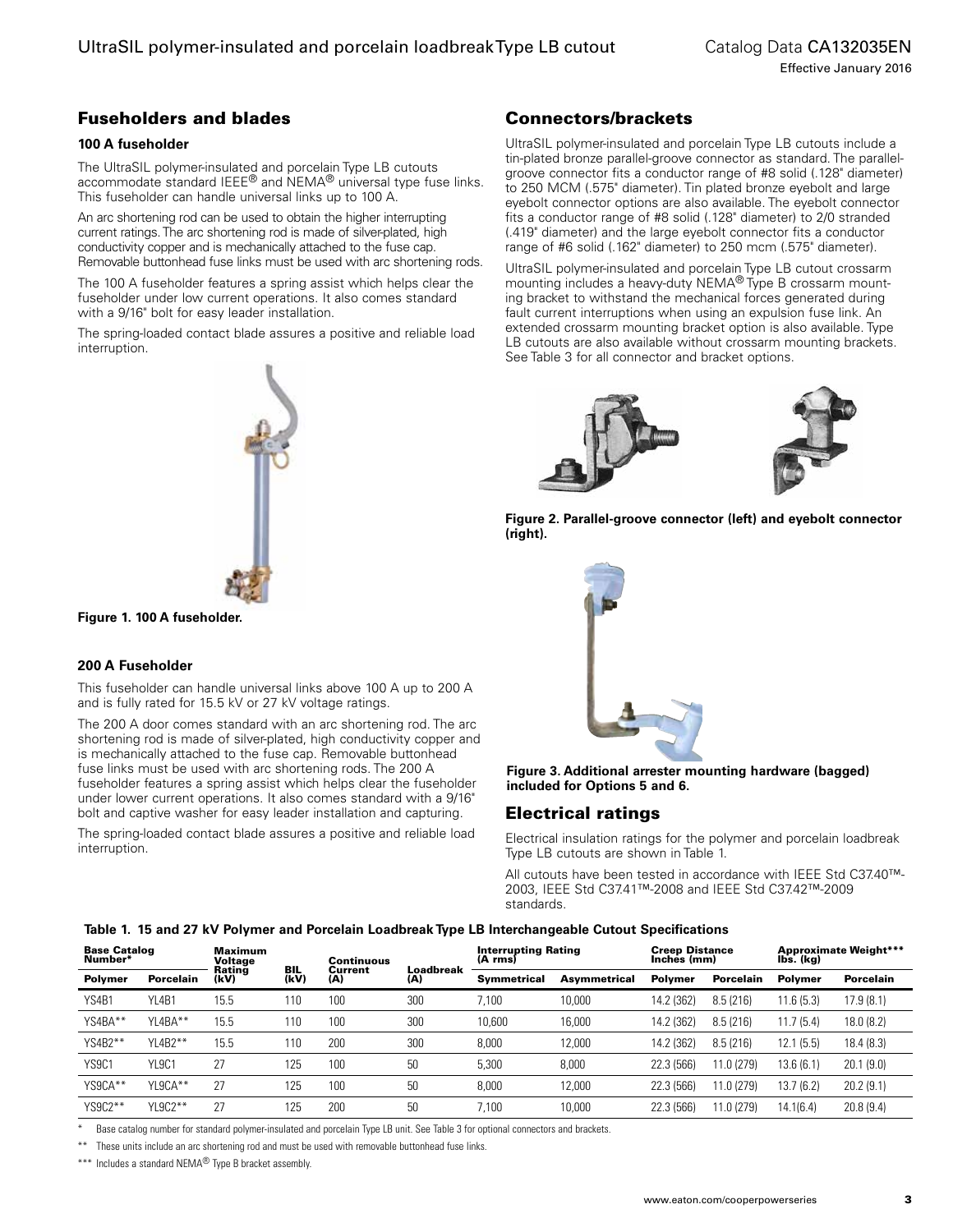

**Figure 4. Polymer-insulated Type LB cutout assembly shown. Dimensions apply to both polymer-insulated and porcelain Type LB cutouts.**

| Voltage<br>Rating<br>kV | BIL<br>kV | Dimensions inches (mm) |            |            | <b>Creepage Distance</b><br>inches (mm) |            |            |            |
|-------------------------|-----------|------------------------|------------|------------|-----------------------------------------|------------|------------|------------|
|                         |           |                        | в          |            | D                                       |            | Polvmer    | Porcelain  |
| 15.5                    | 110       | 1.1(281)               | 18.1 (459) | 8.5(216)   | 15.2 (386)                              | 17.9 (456) | 14.2 (362) | 8.5(216)   |
| 27                      | 125       | 14.9 (378)             | 18.6 (473) | 10.1 (257) | 18.6 (473)                              | 21.3 (542) | 22.3 (566) | 17.0 (432) |



**Figure 5. NEMA® "D" pole mounting bracket (Option 8) and extended bracket (Option 4) in Table 3, digit 7.**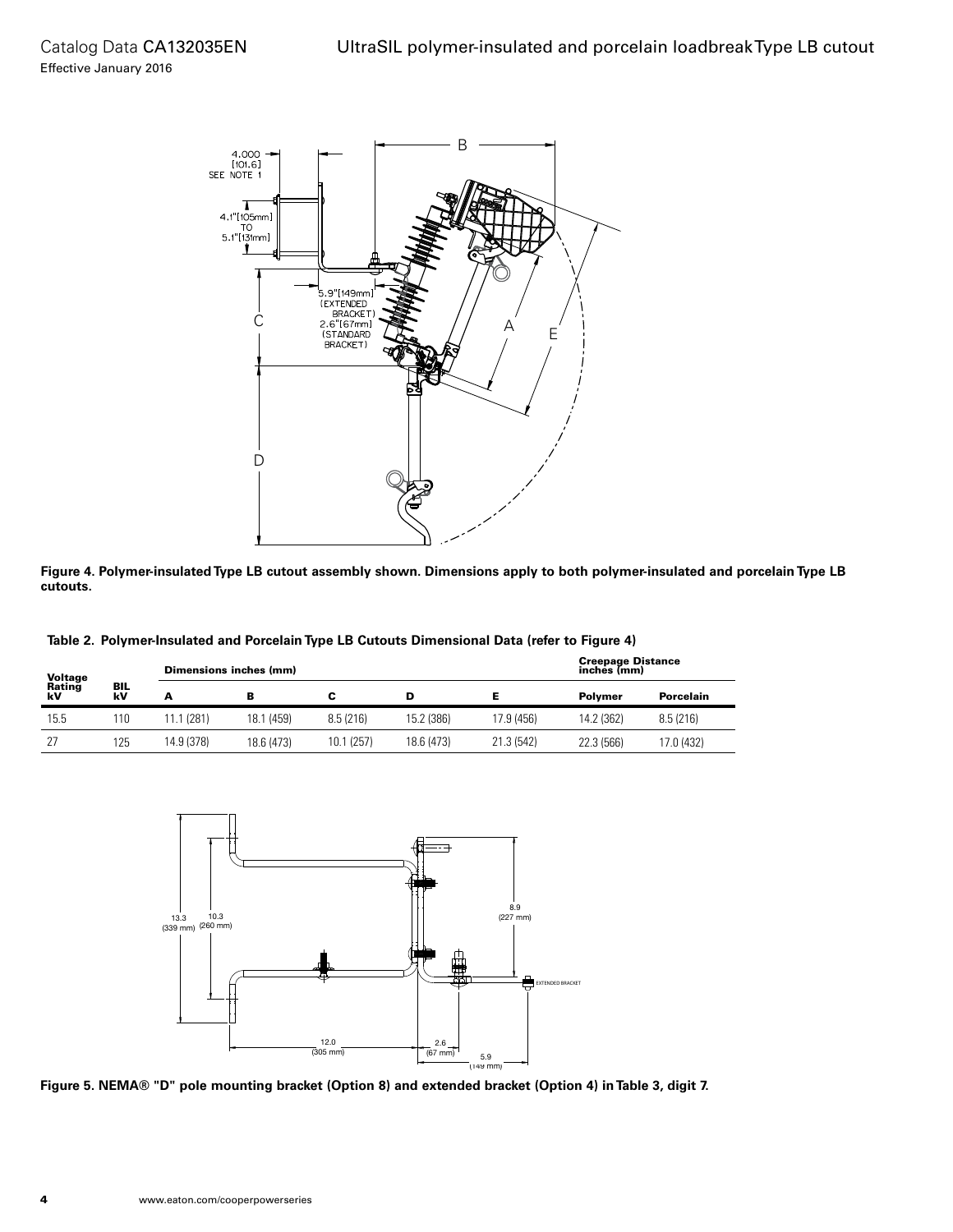### Ordering information

To order a complete loadbreak Type LB cutout with a fuseholder or disconnect blade choose the appropriate part number from Table below.

To order an individual fuseholder, disconnect blade or the cutout mounting frame, refer to Tables 4 or 5.

#### **Table 3. Polymer-Insulated and Porcelain Type LB Cutout Combination Numbering System**